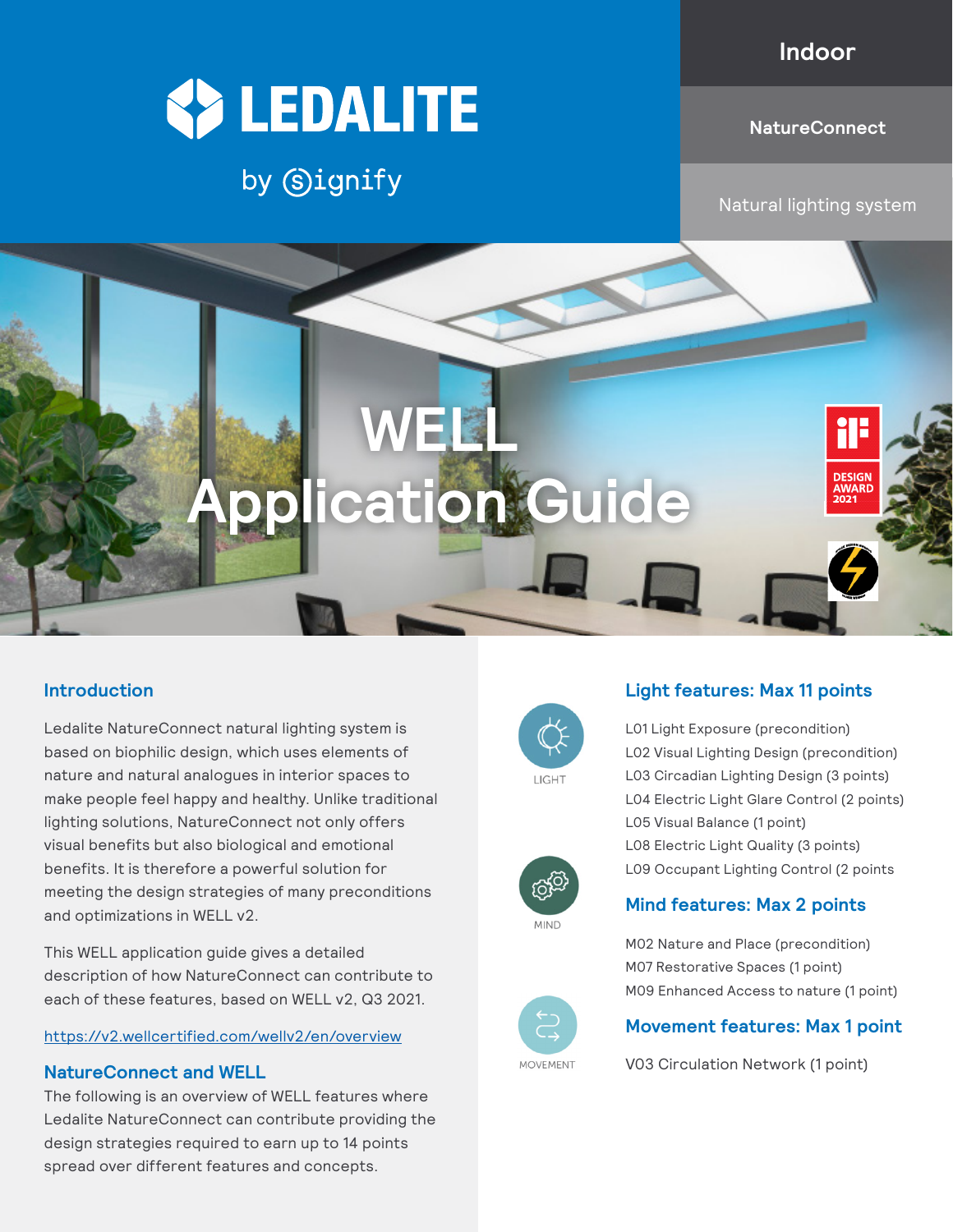## **Ledalite NatureConnect**

Natural lighting system



## **WELL Application Guide**

## **Light features: max 11 points**



### **L01 Light Exposure (precondition)**

This WELL feature requires projects to provide appropriate light exposure in indoor environments through lighting strategies.

#### **How NatureConnect contributes:**

L01 can be met by achieving at least one point in Feature L03: Circadian Lighting Design.

#### **L02 Visual Lighting Design (precondition)**

This WELL feature requires projects to provide appropriate illuminances on work planes for regular users of all age groups, as required for the tasks performed in the space.

#### **How NatureConnect contributes:**

The Day rhythm of NatureConnect creates a circadian rhythm that automatically adjusts the brightness over the day. It is designed such that for a typical lighting design the minimum illuminance occurring in the rhythm can achieve at least 300 lux, which meets the requirements from the IES Lighting Handbook 10th Edition for typical office tasks.

Specifically for verification of this requirement, we offer IES files and the "IES guide" to support in simulating the minimum illuminance during the circadian rhythm of the NatureConnect system.

### **L03 Circadian Lighting Design (max 3 points)**

This WELL feature requires projects to provide users with appropriate exposure to light for maintaining circadian health and aligning the circadian rhythm with the day-night cycle.

#### **How NatureConnect contributes:**

The Day rhythm of NatureConnect creates a circadian rhythm that automatically adjusts the brightness and spectrum over the day. It is designed such that for a typical lighting design the vertical M-EDI occurring in the rhythm can achieve at least 250 lux during a 4-hour period, which meets the Tier 2 requirements from L03.

For an optimal experience and performance, it is recommended to follow the "NatureConnect Lighting design guide" recommendations, especially regarding the position of desks & chairs with respect to the NatureConnect Skylight.

Specifically for verification of this requirement, we offer IES files and the "NatureConnect Lighting simulation tutorial" to support in simulating the vertical M-EDI during the circadian rhythm of the NatureConnect system.

#### **L04 Visual Lighting Design (precondition)**

This WELL feature requires projects to manage glare by using strategies, such as calculation of glare and choosing the appropriate light fixtures for the space.

#### **How NatureConnect contributes:**

The NatureConnect Daylight luminaire is designed to have a UGR of max. 16, which meets the L04 glare requirements.The NatureConnect Skylight and Lightscape luminaires are decorative fixtures and therefore are excluded from meeting the L04 glare requirements.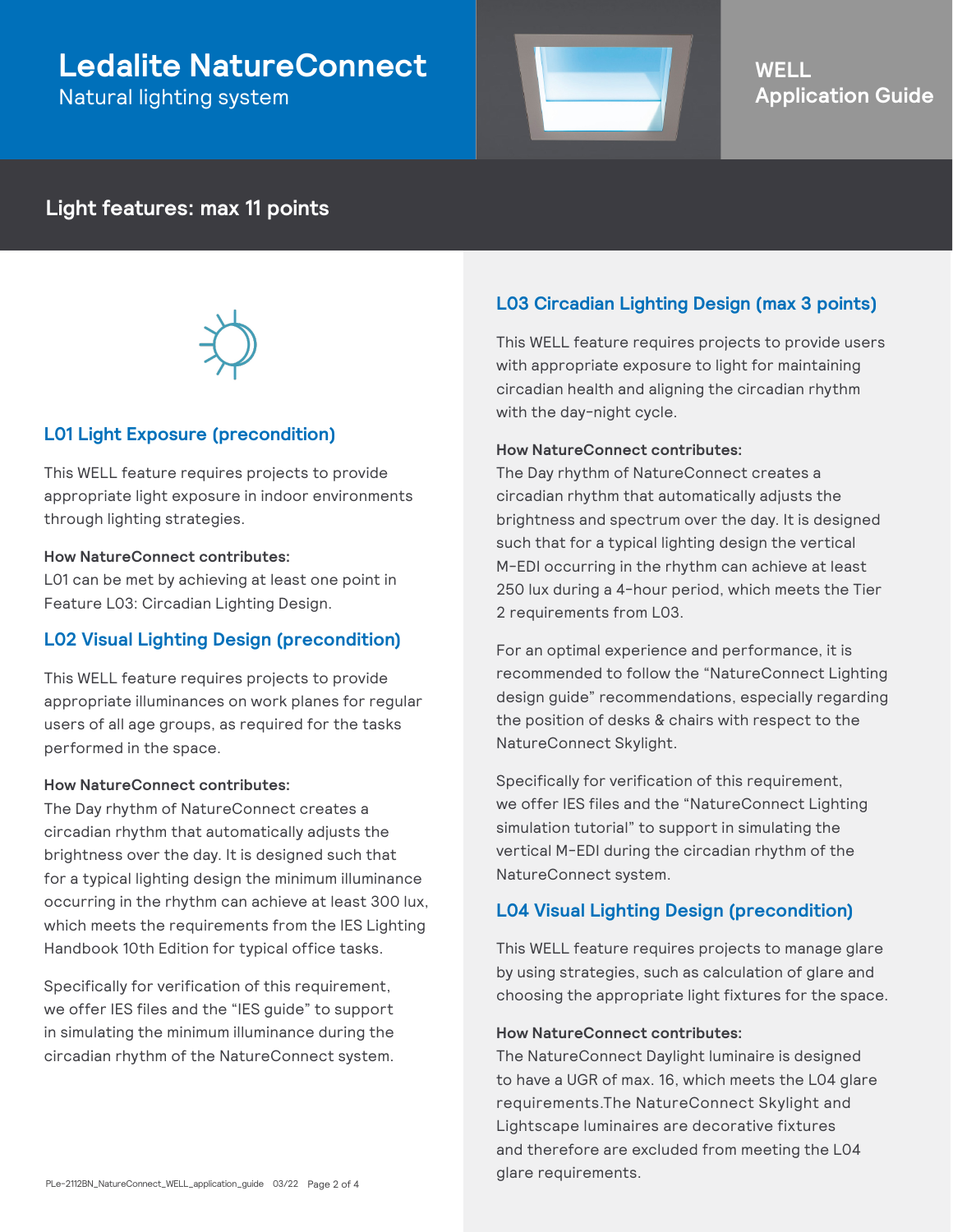## **Ledalite NatureConnect**

Natural lighting system



## **WELL Application Guide**

## **Light features: max 11 points**

### **L07 Visual Balance (1 point)**

This WELL feature requires projects to develop and implement strategies to create a visually comfortable lighting environment.

#### **How NatureConnect contributes:**

The NatureConnect lighting system and luminaires are designed such that low contrast and high uniformity ratios can be achieved.

Furthermore, automatic changes in light level and color are designed such that these changes are comfortable and not visually distracting.

## **L08 Electric Light Quality (3 points)**

This WELL feature requires projects to take into account characteristics of electric light used in the space, such as color rendering and flicker.

#### **How NatureConnect contributes:**

The NatureConnect Daylight luminaire has a CRI of ≥90 and R9 of ≥50 over the full CCT-range, which meets the Color Rendering requirement of L08.

The NatureConnect Daylight luminaire has Pst LM ≤ 1.0 and SVM ≤ 0.6, which meets the Flicker requirement of L08.

The Color Rendering and Flicker requirements of L08 don't apply to the NatureConnect Skylight and Lightscape luminaires since they are decorative fixtures. But also these luminaires offer good light quality and low flicker for optimal comfort.

## **L09 Occupant Lighting Control (max 2 points)**

This WELL feature requires projects to implement innovative lighting strategies that take into account personal preferences of users, as well as their interaction with the physical space.

#### **How NatureConnect contributes:**

The NatureConnect system allows to create Lighting Zones that can be controlled individually.

This control is via wall-mounted control panels and allow to choose between 4 different scenes (Day rhythm, Energize, Relax, Present) that have different lighting levels and colors. It is important that these zones are already defined when making the Lighting & Controls design, to ensure that the right NatureConnect control system hardware is ordered to support these Lighting Zones.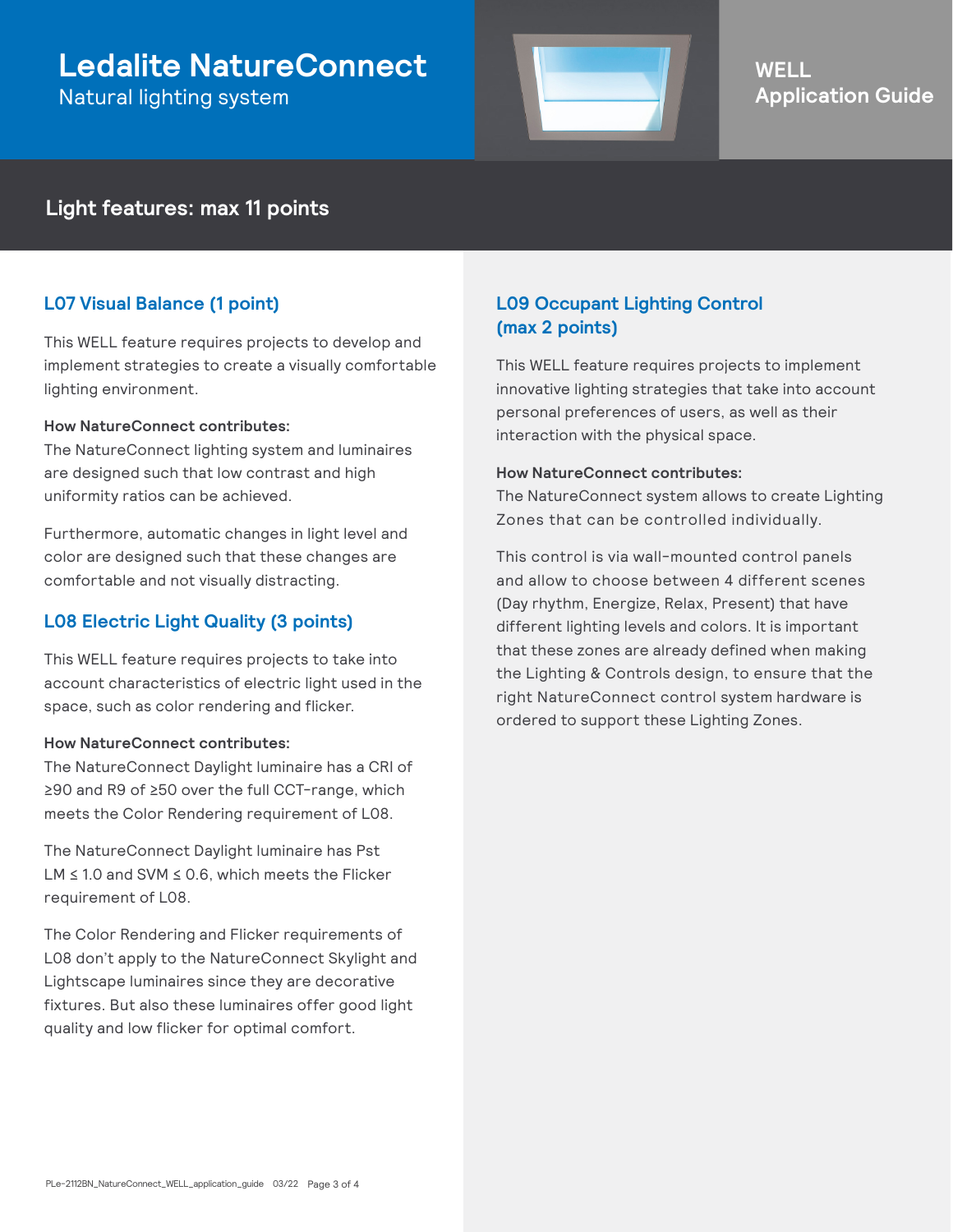## **Ledalite NatureConnect** Natural lighting system



## **WELL Application Guide**

## **Mind features: max 2 points**



### **M02 Nature & Place (precondition)**

This WELL feature requires the integration of nature throughout the project, as well as design that celebrates the project's unique identity and inspires human delight.

#### **How NatureConnect contributes:**

NatureConnect can contribute to M02 part 1: Provide Connection to Nature, by creating colors and color gradients of natural light, and creating clues of nature views.

### **M07 Restorative Spaces (1 point)**

This WELL feature requires projects to provide spaces that promote a restorative environment and encourage relief from mental fatigue and stress.

#### **How NatureConnect contributes:**

For a restorative space, NatureConnect can contribute via Dimmable lighting, Calming colors and Nature incorporation. Especially the Relax scene is specifically designed for relief from mental fatigue and stress.

### **M09 Enhanced Access to Nature (1 point)**

This WELL feature requires the integration of nature and natural elements into the interior and exterior of the project, as well as the provision of nature views and nearby nature, such as green and blue spaces.

#### **How NatureConnect contributes:**

NatureConnect can contribute to M09 part 1: Provide Nature Access Indoors by creating a (simulated) view outside from the workstations and seating in the floor plan.